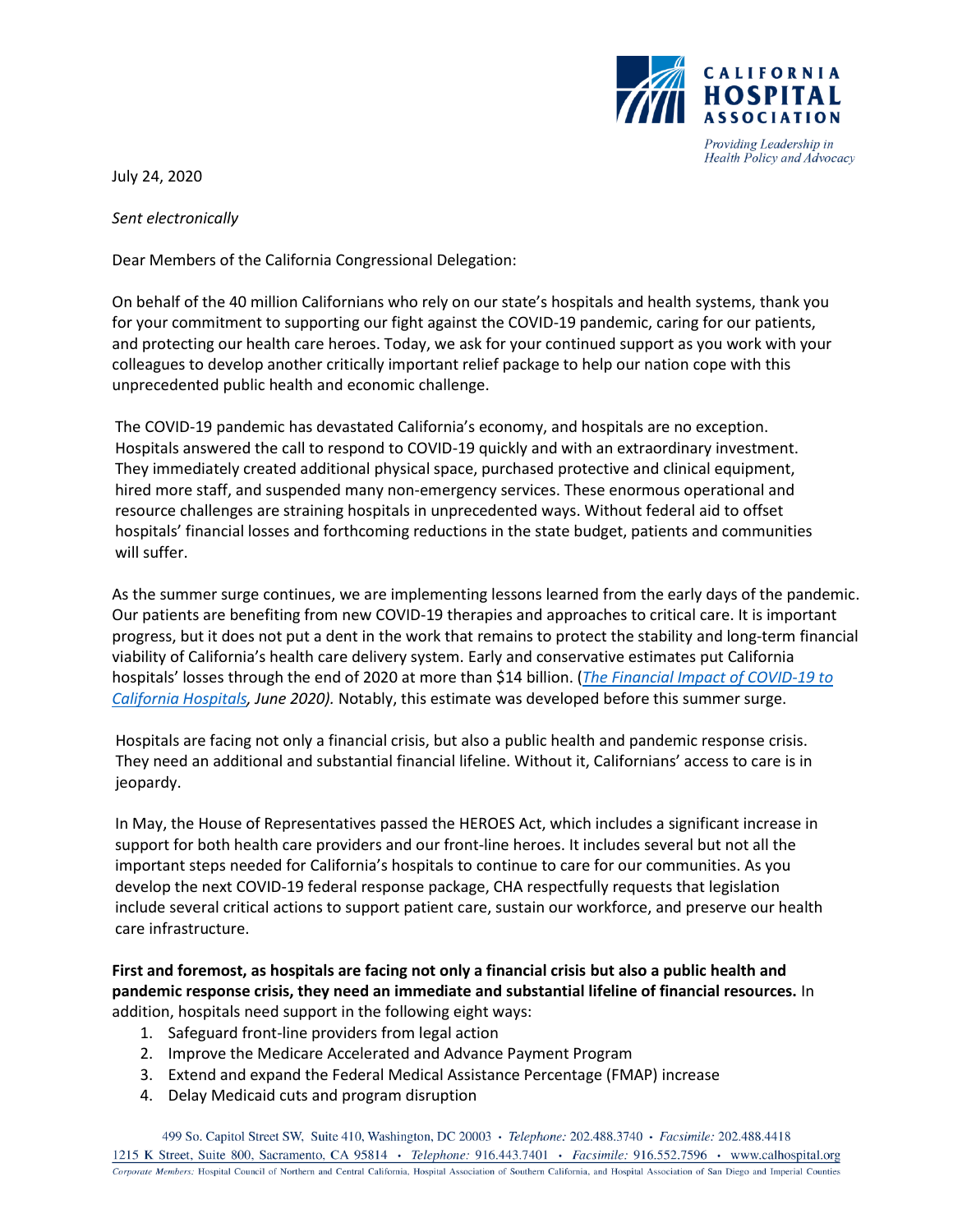- 5. Support our health care workforce
- 6. Eliminate regulatory and administrative burdens
- 7. Preserve private negotiations between hospitals and insurers
- 8. Relieve the tax burden for front-line providers

# **Support Additional Funding for Hospitals**

Hospitals and health care systems need a rapid injection of federal funding to offset massive revenue losses from the suspension of non-urgent surgeries and procedures, at a time when hospitals continue to incur major expenses related to increasing bed capacity, purchasing personal protective equipment (PPE), and hiring needed staff.

The Public Health and Social Services Emergency Fund — known as the Provider Relief Fund (PRF) — was established and funded by the CARES Act and supplemented by the Paycheck Protection Act. It is an important first step toward overcoming these financial challenges. However, it is now increasingly clear that much more will be needed if hospitals are to continue to provide the high-quality care Californians deserve. As an example of the gap between how CARES Act funds are allocated and what's needed, California's hospitals have so far received about 4.8% of the fund distributions — despite the fact that they care for about 12% of the nation's population.

Future distributions from the PRF must account for hospitals' financial losses and investment in preparing for the pandemic along with the direct cost of care for COVID-19 patients. *The future stability of our health care delivery system depends on additional and specifically targeted funding for hospitals.*

# **Safeguard Front-Line Providers from Legal Action**

During this unprecedented emergency, hospitals and health care professionals continue to provide care under extraordinary circumstances — in many cases, having to make challenging decisions about how to allocate scare medical equipment and PPE due to inadequate supplies, testing kits, ventilators, and more. *Congress should implement a limited waiver of liability for hospitals and health care professionals during the nationally designated COVID-19 emergency that will allow providers to continue delivering the best possible care under less-than-ideal conditions.*

# **Improve the Medicare Accelerated and Advance Payment Program**

Hospitals are grateful for Congress' authorization and the Centers for Medicare & Medicaid Services' (CMS') swift action to implement the Medicare Accelerated and Advance Payment Program. This program, established in the CARES Act, has quickly moved billions in much-needed Medicare funding to hospitals and other providers nationwide. Unfortunately, CMS abruptly suspended the program on April 26.

*Congress should reinstate and improve the program.* This summer has brought an escalation of both the public health and economic crisis. The Medicare Accelerated and Advance Payment Program has been a vital lifeline to California's health care providers. The HEROES Act included improvements to the program, but now that we have a better understanding of the depth of the pandemic, these loans must be forgiven.

# **Extend and Expand the Federal Medical Assistance Percentage Increase**

The Families First Coronavirus Response Act included a much-appreciated 6.2% temporary boost in the FMAP to support states and the health care delivery system. *The HEROES Act rightfully expands and*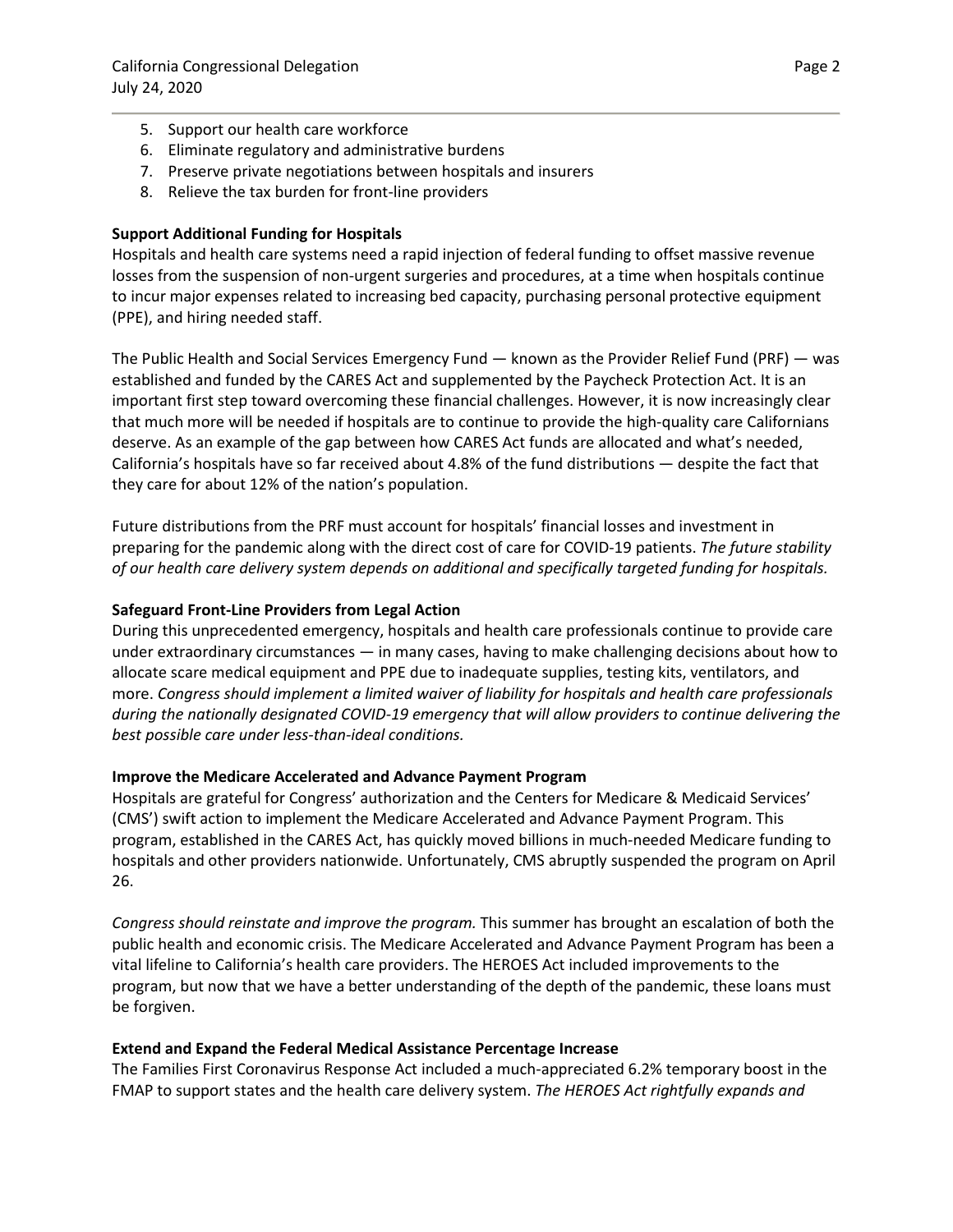*continues this increase to assist both states and providers during this period of extreme financial duress, and we support that effort.* 

### **Delay Medicaid Cuts and Program Disruption**

Hospitals appreciate that the CARES Act included a delay in the steep Medicaid disproportionate share hospital (DSH) reductions that were scheduled to go into effect in May. However, the short-term delay does not help hospitals with the task at hand, which is to continue to be ready to serve vulnerable communities during this crisis — and be there for them after the crisis subsides. *Congress should eliminate the Medicaid DSH cuts set to go into effect December 1, 2020, through September 2021, to allow for more certainty during these difficult times for providers focused on our most vulnerable patients.*

Now that we know more about the longevity of the pandemic, *Congress must go further than the HEROES Act to prevent implementation, at least until the spring of 2021, of the Medicaid Fiscal Accountability Rule*. Finalizing the rule would have a profound impact on California's ability to finance its Medicaid program and would undermine supplemental payments to hospitals.

### **Support our Health Care Workforce**

Health care workers across the state have responded to the call of duty in unprecedented ways. Some are coming out of retirement. Others are traveling to hospitals in other parts of the state to assist in areas that are surging with COVID-19 positive patients. These front-line and essential employees put themselves and their families at risk of exposure to COVID-19 every day. *Congress should support our health care heroes with funds for childcare, meals, housing, transportation, and protection for their retirement benefits.* 

#### **Eliminate Regulatory and Administrative Burdens**

As the current PPE supply chain remains spotty at best, it is simply not feasible at this time to adhere to an even higher standard, as proposed in previous bills. Unfortunately, a provision in the HEROES Act would mandate certain PPE criteria and create a scenario where hundreds of hospitals could be out of compliance each day. *Congress should avoid adding to hospitals' burden as they work to procure supplies and protect all who work in hospitals.*

#### **Preserve Private Negotiations Between Hospitals and Insurers**

While we share the desire to protect patients from surprise medical bills, now is not the time to impose payment cuts to providers. *Importantly, COVID-19 patients are protected from surprise bills*. Hospitals in California continue to work closely with insurers to secure appropriate payments for out-of-network care while limiting patients' exposure. Setting a benchmark or other rate would eliminate hospitals' ability to negotiate and secure fair payment.

# **Relieve the Tax Burden for Front-Line Providers**

Funds from the PRF were designed to support hospitals and front-line caregivers during the COVID-19 pandemic. Unfortunately, these grants are considered taxable for tax-paying providers. In California, taxpaying hospitals are often the front-line providers for underserved populations and need these funds as much as any hospital. *Congress should ensure the grants from the PRF are not taxable.* 

As our state labors to climb out from under the economic and societal devastation wrought by COVID-19, it is vital that its hospitals — and the critical community care they deliver — are secure. We cannot